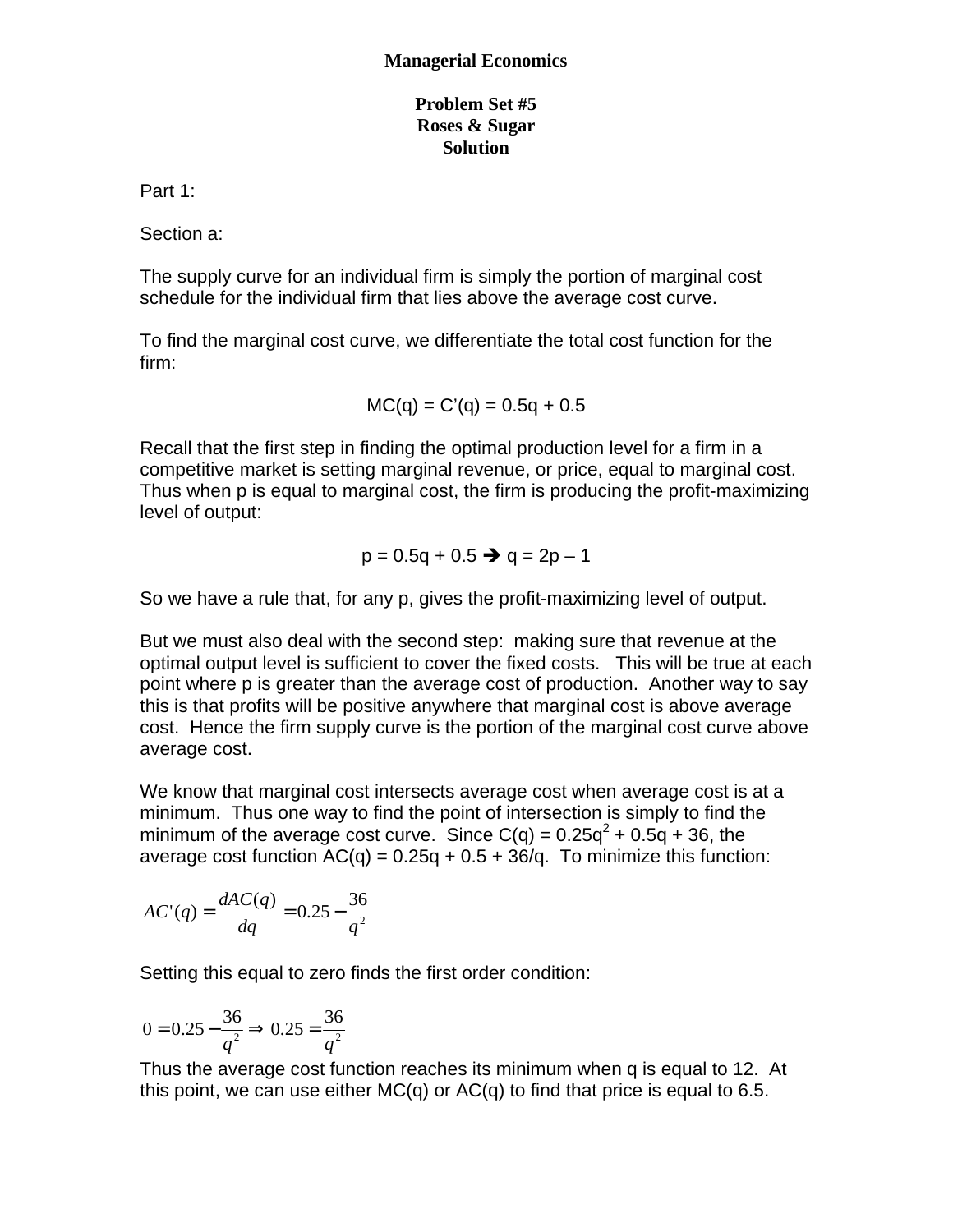Thus the supply curve for the individual grower is  $q = 2p - 1$  when  $p \ge 6.5$  and zero if  $p < 6.5$ . This supply curve is shown graphically in figure 1.

Section b:

The problem states that the industry consists of 100 identical growers. We can find the industry supply by summing up the individual firms' supply curves:

 $Q = q1 + q2 + ... + q100 = 100 * (2p - 1) = 200p - 100$  if  $p \ge 6.5$ 

Section c:

We find the equilibrium by solving for a price which sets quantity demanded equal to quantity supplied:

$$
Qd = Qs
$$
  
2400 - 50p = 200p - 100  
250p = 2500  
p = 10

The supply and demand curves are shown in figure 2.

Section d:

Once more, we look for a price at which quantity supplied equals quantity demanded:

$$
Qd = Qs\n6150 - 50p = 200p - 100\n\n250p = 6250\n\np = 25
$$

Section e:

At a price of \$20, demand will exceed supply. This can be seen by plugging in a price of \$20 to the demand function (Qd =  $6150 - 50p = 6150 - 50(20) = 5150$ ) and the supply function  $(Qs = 200p - 100 = 200(20) - 100 = 3900)$ . Figure 3 depicts this situation graphically.

Question 2:

Part a: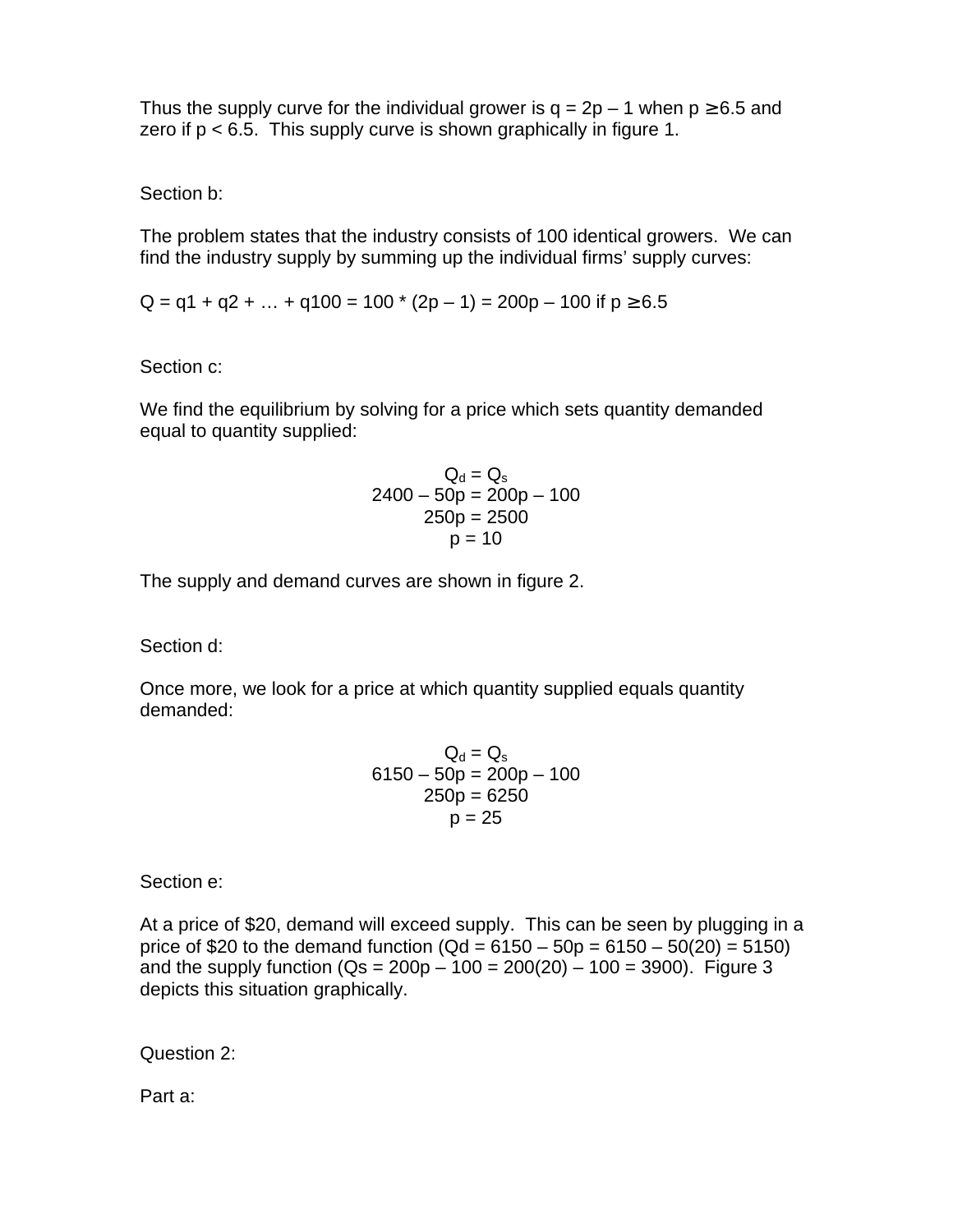Each sugar cane plantation can produce five pounds per day, at a cost of \$0.05 per pound. Thus the firm supplies zero at prices below \$0.05, and five pounds at prices of \$0.05 and above. Figure 4 depicts this supply schedule.

Each farm has variable costs of  $x^2$  – 0.9x and fixed costs (per day) of 1. Thus the cost function may be written  $C(x) = x^2 - 0.9x + 1$ . We then modify this cost function to take into account the government subsidy of \$1 per pound produced. We consider this subsidy as a reduction in cost, so that:

$$
C_1(x) = x^2 - 0.9x + 1 - (\$1 * x) = x^2 - 1.9x + 1
$$

Thus the marginal cost of product is  $MC_1(x) = 2x - 1.9$ . To find the supply function, we set this equal to p and solve for x:

$$
p = 2x - 1.9 \rightarrow x = 0.5p + 0.95
$$

This line, however, also includes price-quantity combinations at which the firm would choose to shut down rather than produce. To find those combinations at which the firm would produce, we take the portion of the marginal cost schedule above the average cost function,  $AC(x) = x - 1.9 + 1/x$ .

To find this region, we set the two function equal and solve for x:

$$
AC(x) = MC(x)
$$
  
x - 1.9 + 1/x = 2x - 1.9  
x + 1/x = 2x  
1/x = x  
x = 1

Since  $MC(1) = 2(1) - 1.9 = 0.1$ , the firm will produce when  $p > 0.10$ . Thus the supply schedule is  $x = 0.5p + 0.95$  when  $p > 0.1$  and zero otherwise. This schedule is shown in figure 5. The supply curve for all 100 farms is obtained by summing up the production at each price level on each farm. Using an upper case X to denote the supply of all farms:

$$
X = 100x = 100(0.5p + 0.95) = 50p + 95 \text{ for } p \ge 0.10
$$

To trace the industry supply curve for sugar, think about the market price gradually rising from zero. At price above zero but below \$0.05, there is no production either on the beet farms or cane plantations. Once the price reaches \$0.05, production begins on the plantation. Each of twenty plantations produces five pounds, a total of 100 pounds. As the price moves above \$0.05 towards \$0.06 the farms will not find it profitable to operate so the supply remains fixed at 100 pounds. Only when the price reaches \$0.10 do the farms begin to operate. At the price of \$0.10 each farm produces one pound, so all 100 farms produce 100 pounds. As the price increases about \$0.10, the production of the farms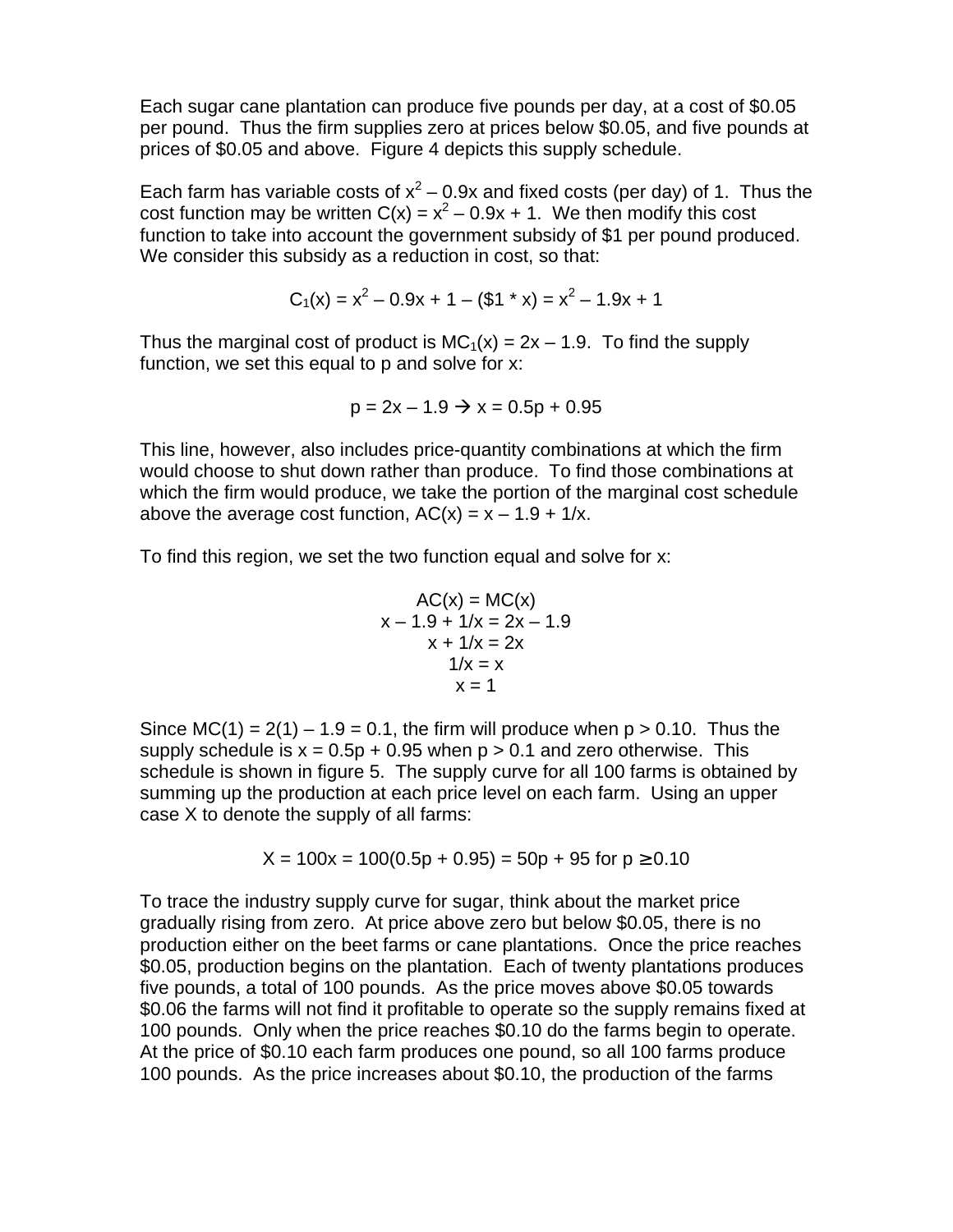increases as per the supply schedule derived above. The industry supply curve for sugar is shown in figure 6.

Part b:

Figure 7 depicts the industry supply curve and the market demand curve. The intersection of the schedules is on the vertical region of the supply curve between prices of \$0.05 and \$0.10. The quantity supplied in this region is 100. (More than this won't be supplied at price below \$0.10.) The plantations could sell their product at \$0.05, but they could clearly raise the price a bit without lessening demand. In fact, the price at which the market would demand 100 pounds is found using the demand curve:  $Q_d = 109 - 100p$ . Substituting 100 for  $Q_d$  and solving for p:

 $100 = 109 - 100p \rightarrow p = 0.09$ 

Thus the plantations can charge \$0.09 per pound, sell their entire output and thus earn (as an industry) of \$9. Since they produce at a cost of \$0.05 per pound, total cost is \$5 and profit \$4. Since the beet farmers do not produce, the cost of the subsidy program, and the beet farmers profit, is zero.

Part c:

Figure 8 shows the industry supply curve and the new demand schedule. Finding the intersection algebraically can be tricky, given the non-linearity in the supply schedule. Since the price is clear about \$0.1, we can simply assume that the first hundred pounds is produce by the cane plantations. Then the industry supply is effectively  $Q(p) = 100 + 50p + 95 = 195 + 50p$ . The equilibrium can be found by setting  $Q_d = Q_s$ :

$$
Qd = Qs\n240 - 100p = 195 + 50p\n45 = 150p\np = 0.3
$$

Substituting back into the demand curve,  $Q_d = 240 - 100p = 240 - 100(0.30) =$ 210. The cane plantations produce 100 pounds of this total and earn revenue of \$30. Their total cost is only \$5, so their profits total \$25. The beet farms sell the remaining 110 pounds and thus earn revenue of \$33. Each individual farm produces 1.1 pounds, so the costs (less subsidy) for each individual farm are:  $C(1.1) = x^2 - 1.9x + 1 = 1.1^2 - 1.9(1.1) + 1 = 0.12$ . Thus total industry costs are \$12 and industry profits  $$33 - $12 = $21$ . The cost of the subsidy program (to the government) is \$110 per day.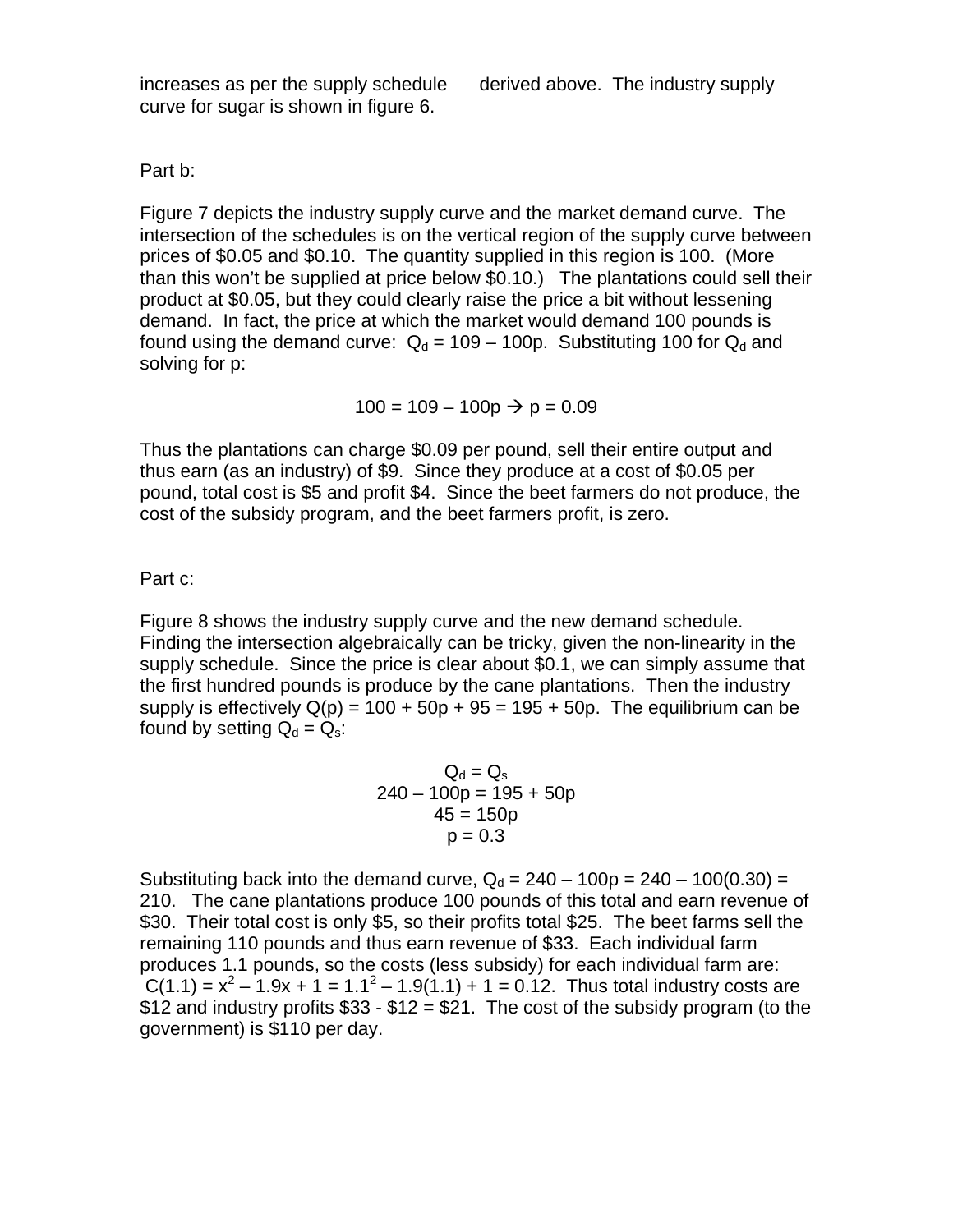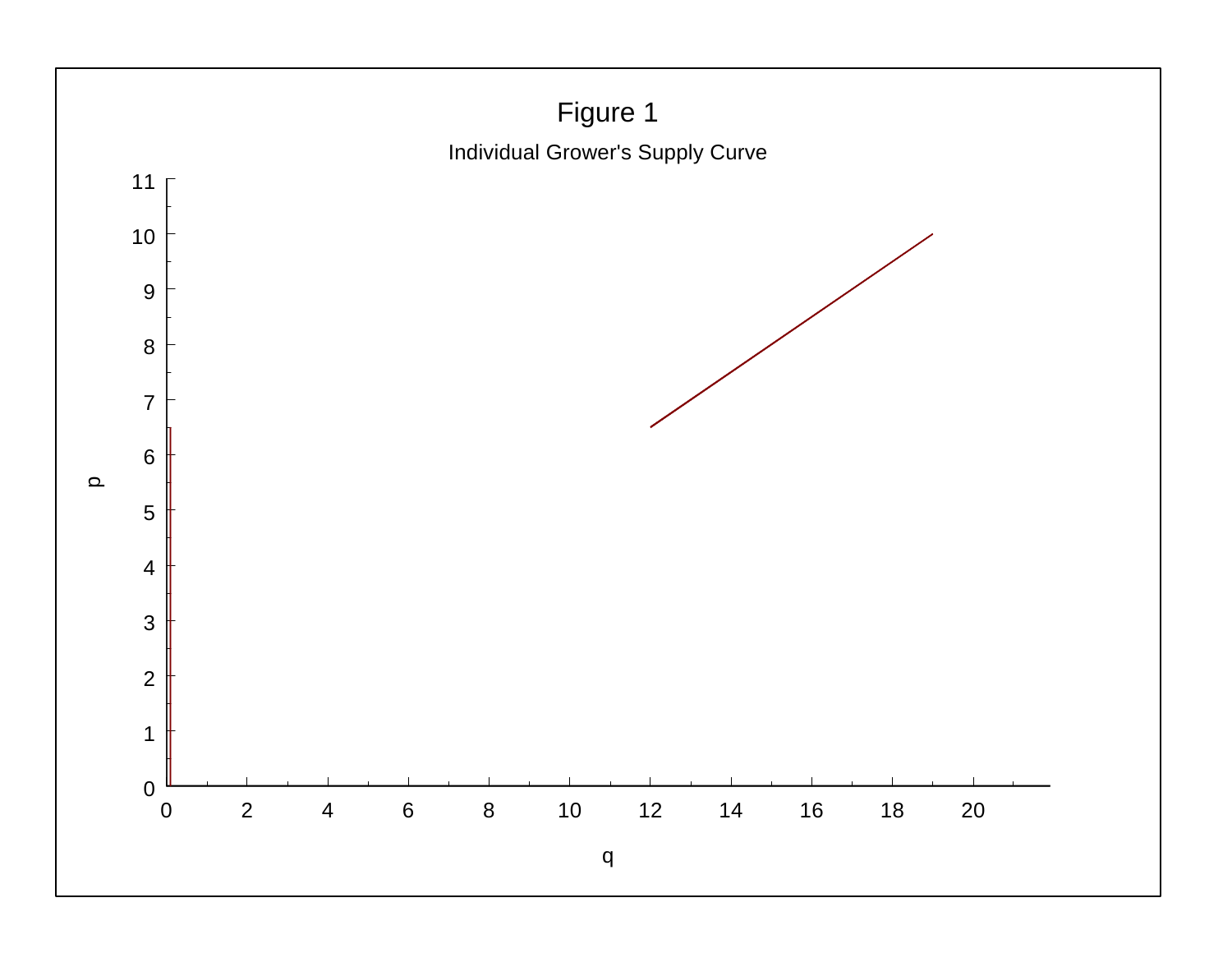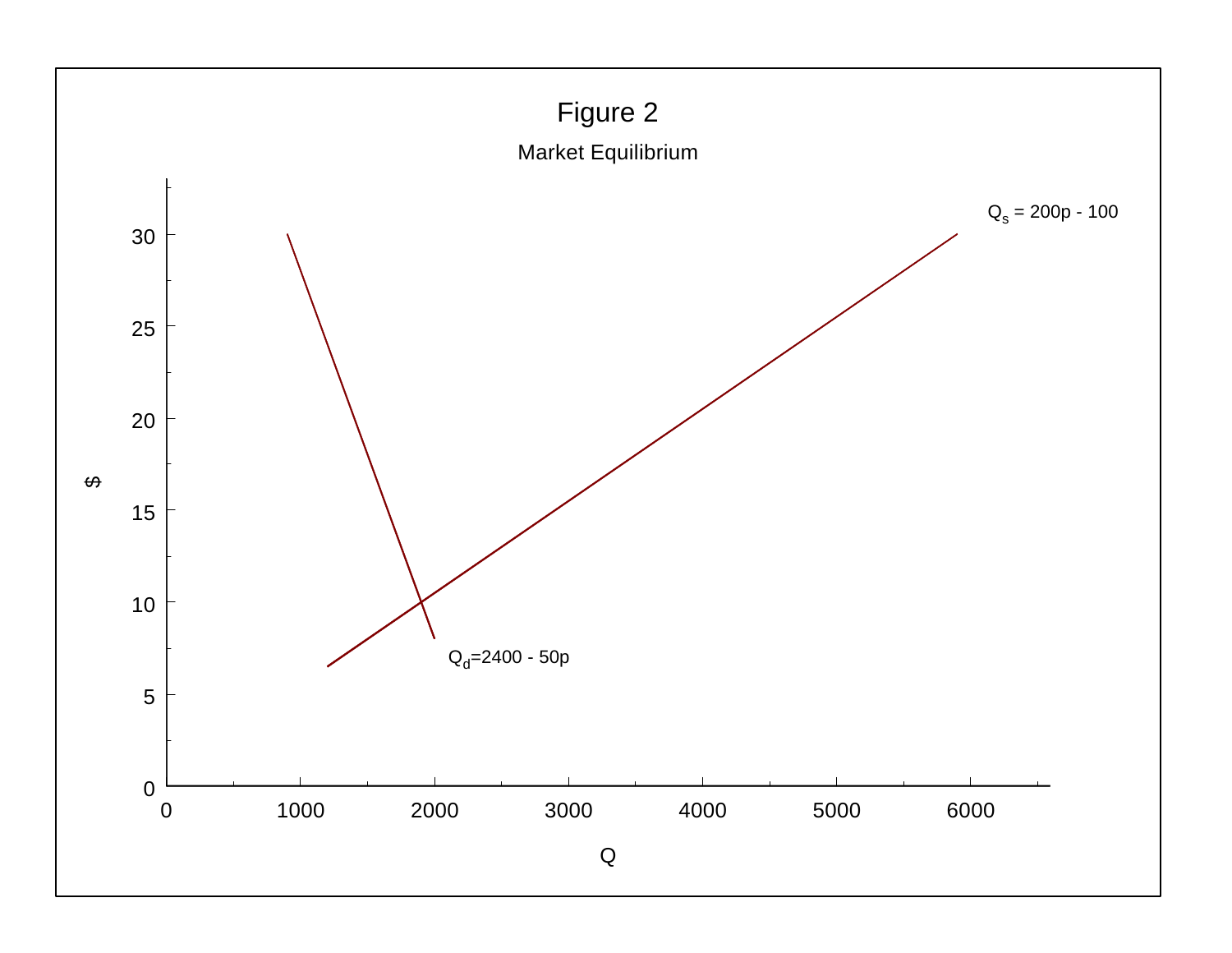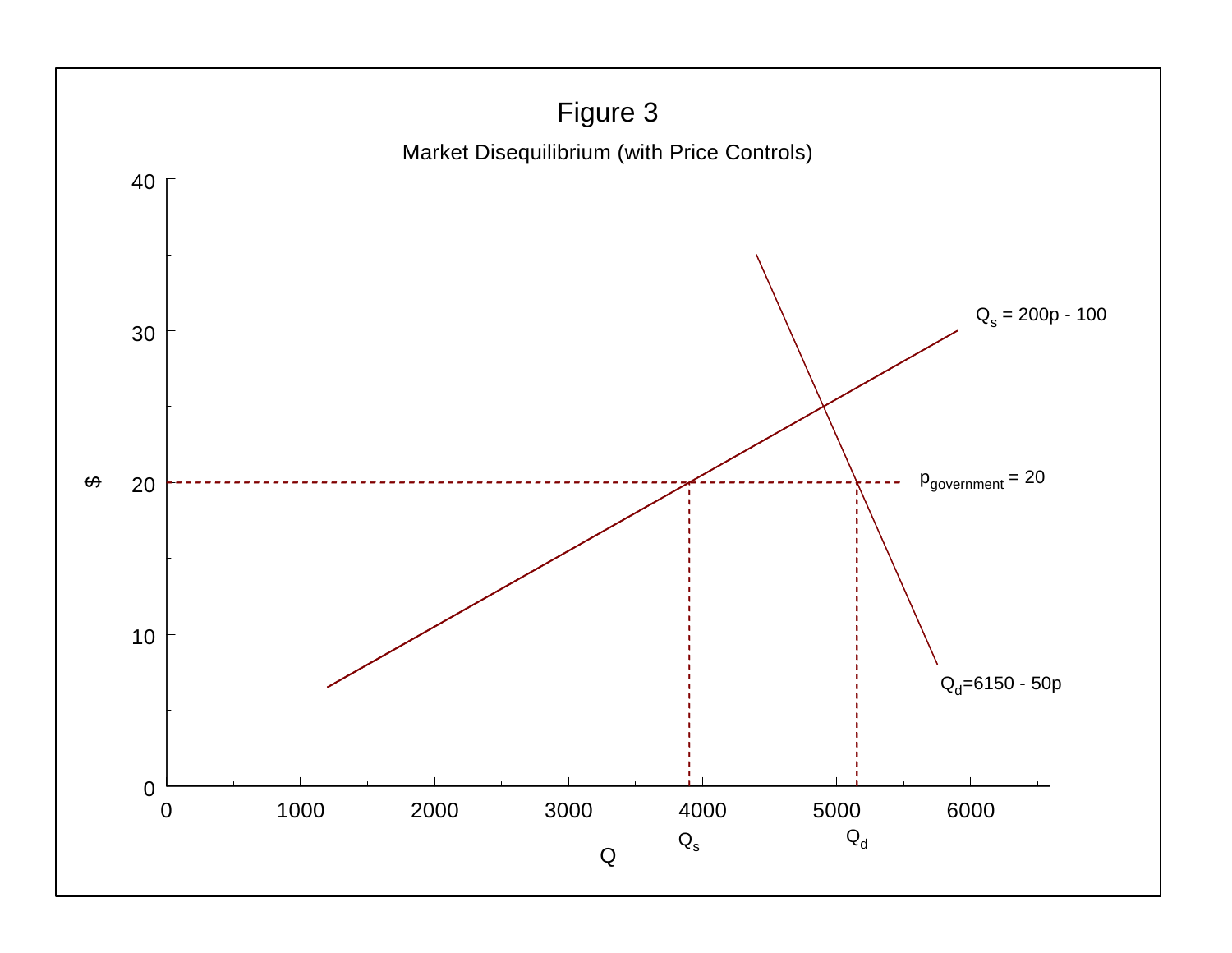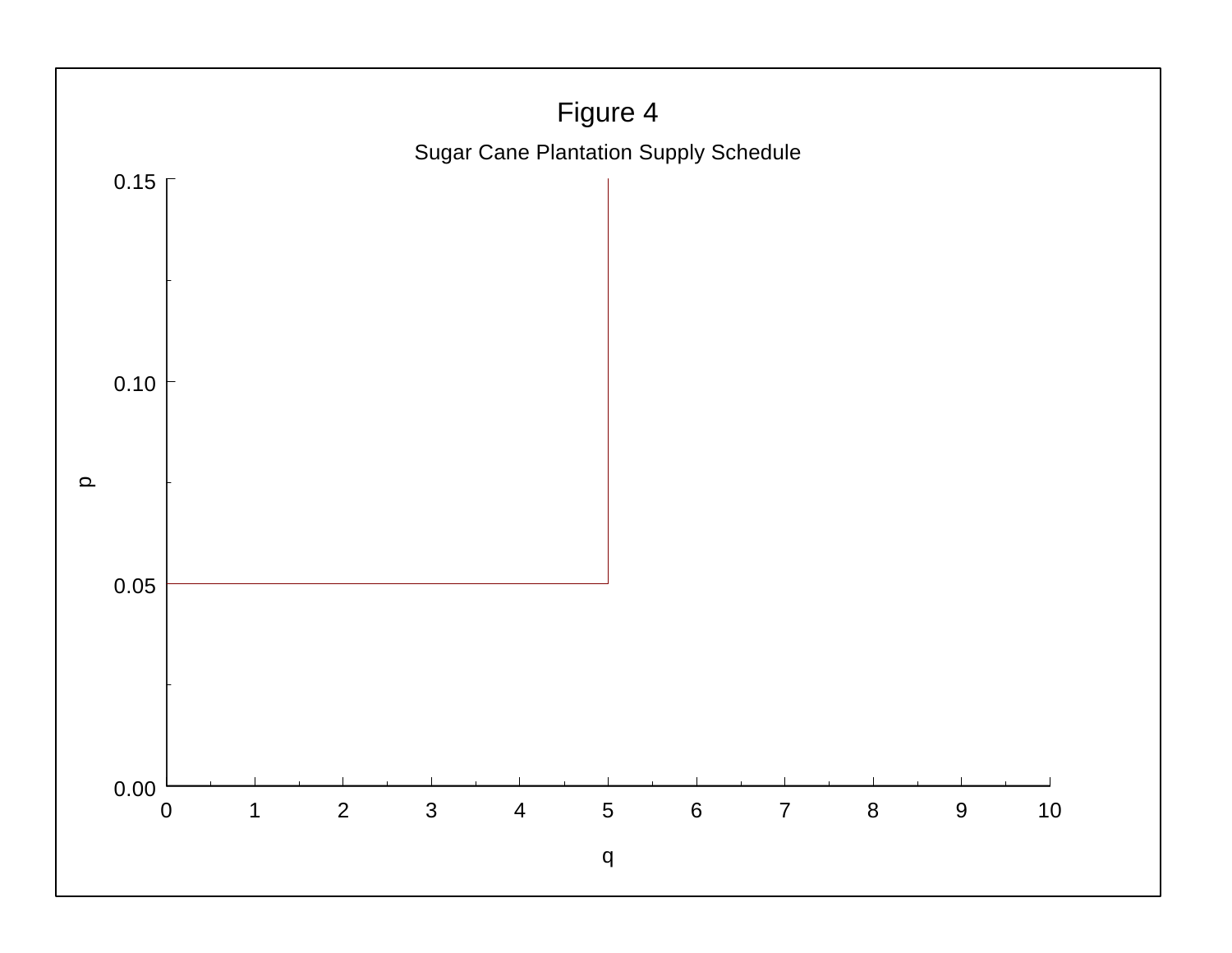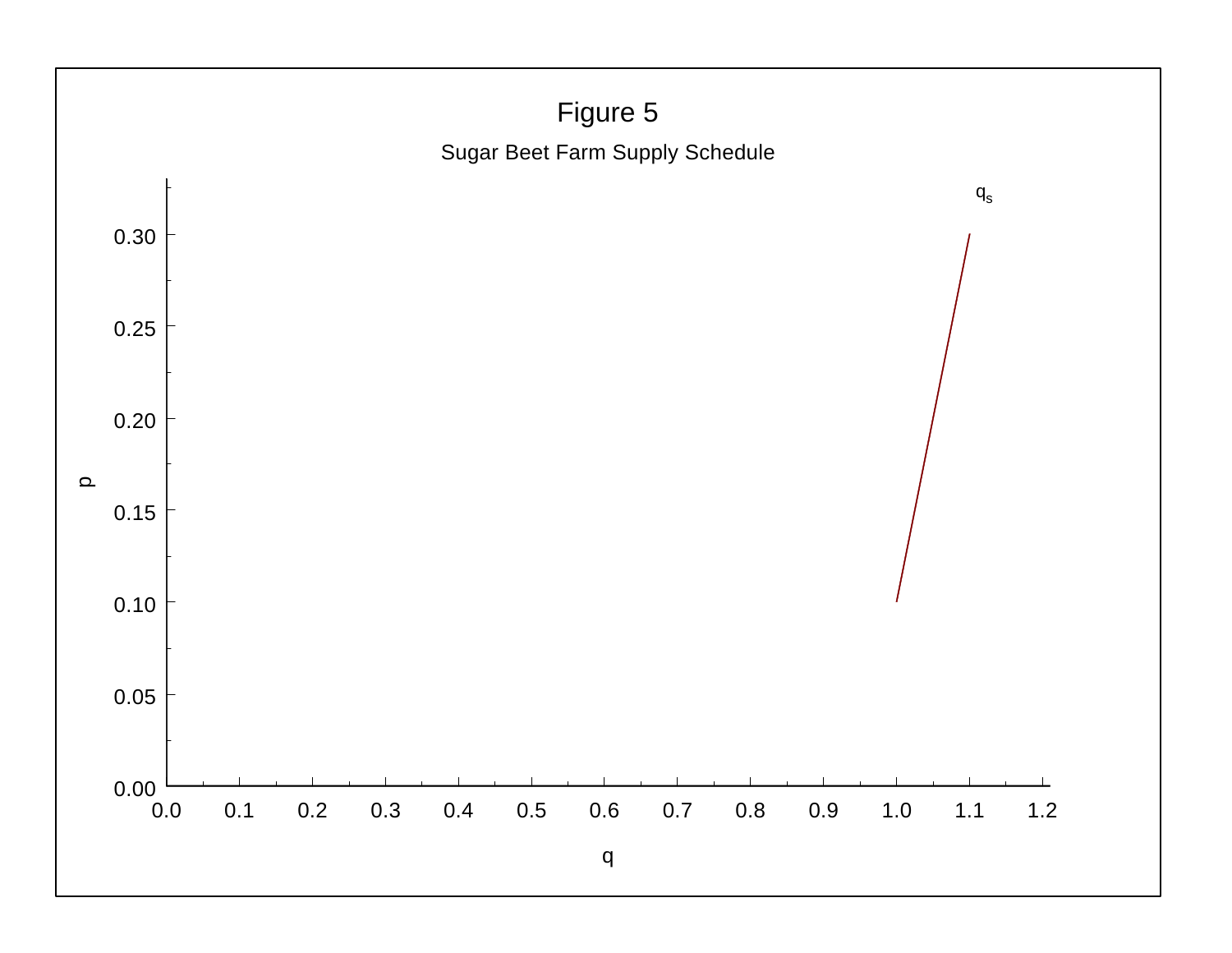